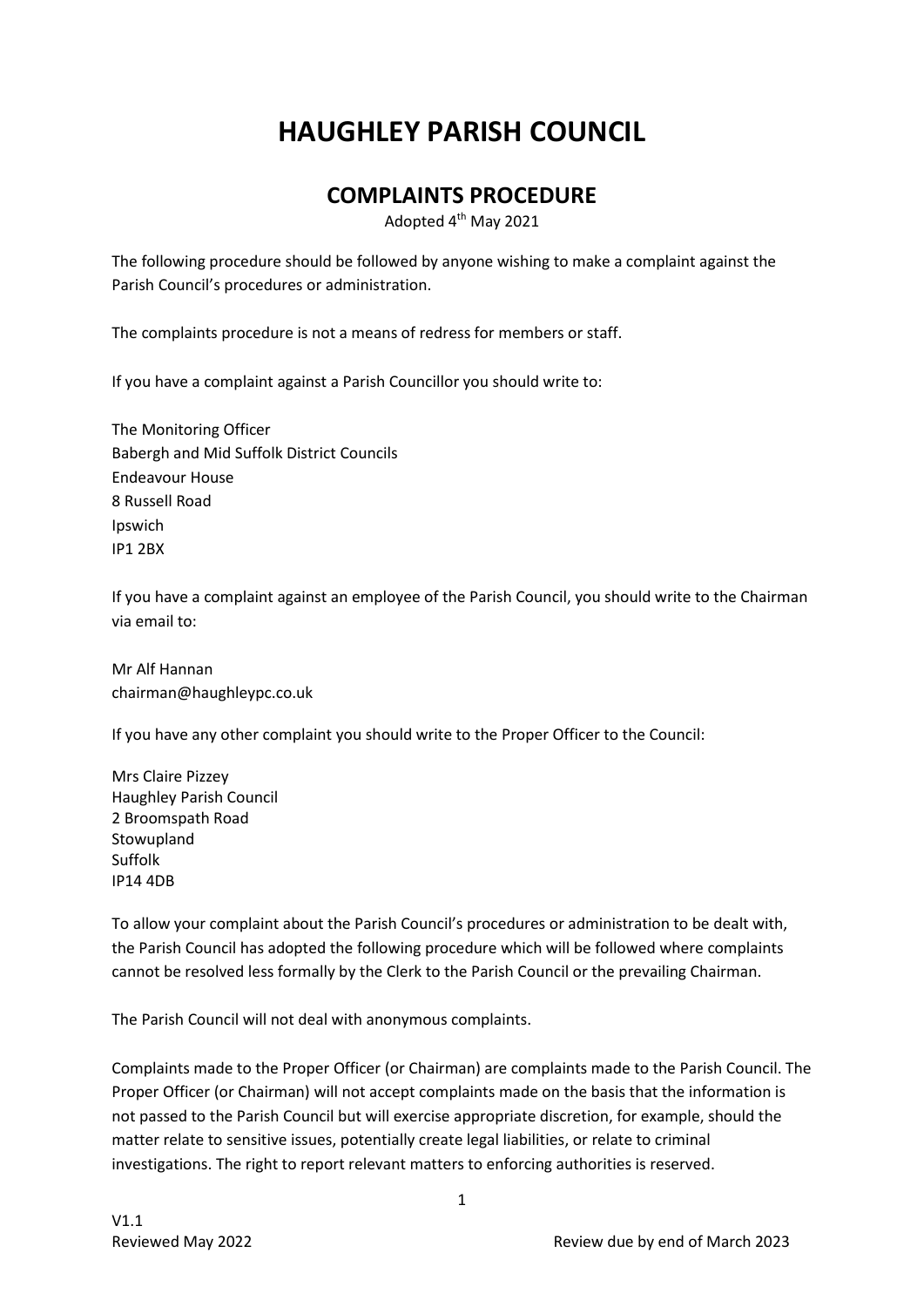### **Before the Meeting**

1. The Complainant shall be asked to put the complaint about the council's procedures or administration in writing to the Parish Council's Proper Officer, the Clerk, Mrs C Pizzey (or Chairman).

2. If the Complainant does not wish to put the complaint to the Proper Officer, they will be advised to put it to the Chairman of the Parish Council, Mr. A Hannan.

3. The Proper Officer or Chairman of the Parish Council will acknowledge the receipt of the complaint and advise the Complainant that the matter will be referred to the Parish Council's Employment Committee within 7 days of receiving the complaint, confirming to the Complainant that the complaint will be treated as a confidential matter.

4. If the Employment Committee feels that the matter does not warrant consideration, the Clerk to the Parish Council (or Chairman) shall explain in writing why the matter will not be considered by the Employment Committee. This may include how the matter has been resolved or why the matter is not appropriate or does not warrant further referral, including where the matter is vexatious or repetitious.

5. An appeal for the non-referral of a complaint must be made within 5 days and will be referred back to the Employment Committee unless they have previously considered this, related matters or the Complainant (or an associated person) vexatious or repetitious.

6. Responsibility for the consideration and determination of a complaint will be delegated by the Employment Committee to a sub-committee by resolution and will not be subject to the statutory right of attendance by the public and press.

7. The Complainant will be invited to attend the relevant meeting to make verbal representations where it is considered appropriate and productive for determining the finding of the meeting and may be accompanied.

8. Seven clear working days prior to the meeting, the Complainant will provide the Clerk (or Chairman) with copies of any documentation or other evidence, which they wish to refer to at the meeting, for referral to a sub-committee as set-up by the Employment Committee. Copies of a complaint against the Clerk should not be sent to the Clerk. The Proper Officer (or Chairman) on behalf of the Parish Council will similarly provide the Complainant with copies of documentation upon which it wishes to rely at the meeting.

## **At the Meeting**

9. The Chairman of the sub-committee will introduce everyone.

10. The Chairman of the sub-committee will explain the procedure.